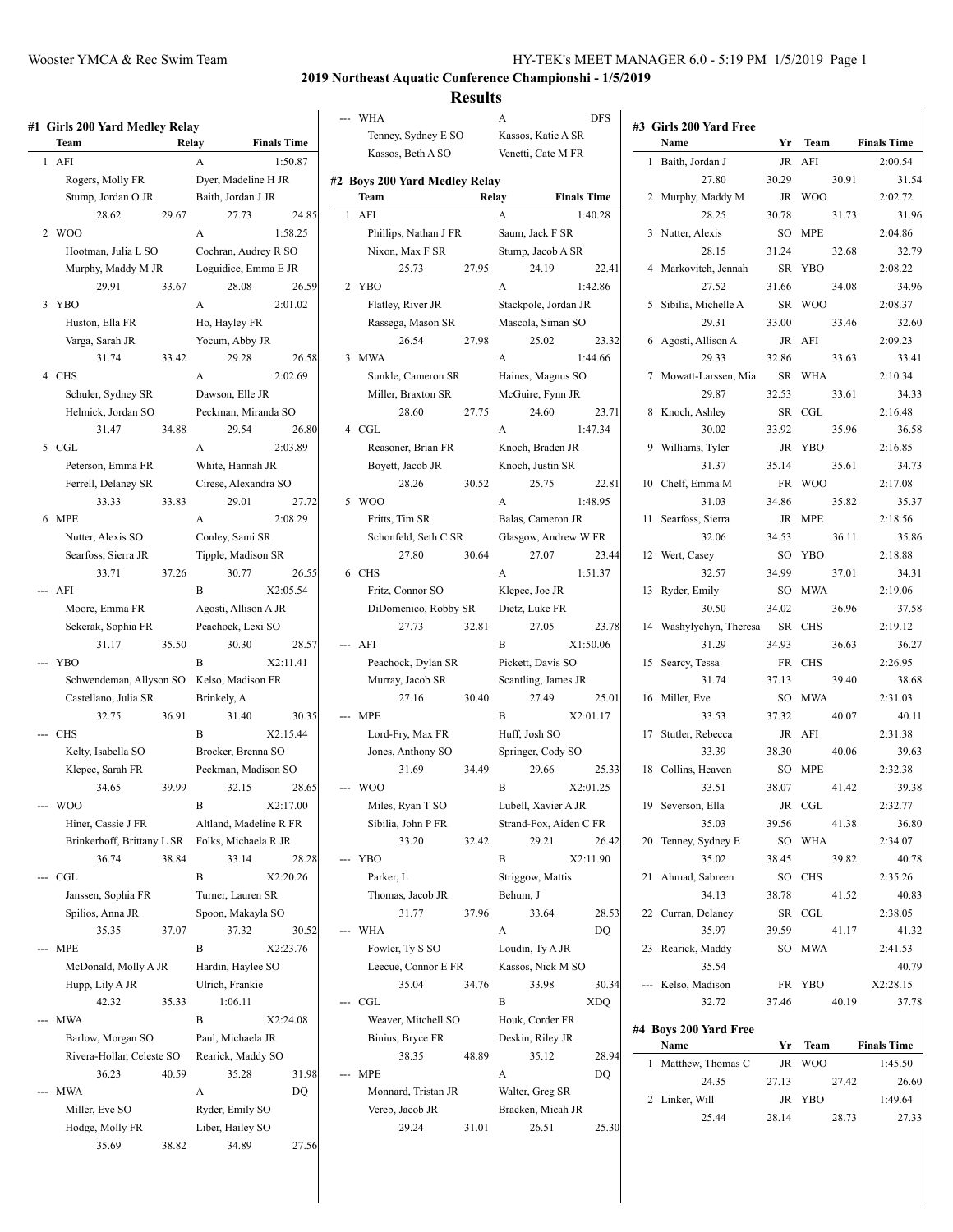| (#4 Boys 200 Yard Free)           |         |         |       |                    | 8 Yocum, Abby                |       | JR YBO |       | 2:28.74            |       | 14 Gasper, Dominic      |       | FR AFI     |       | 2:25.54            |
|-----------------------------------|---------|---------|-------|--------------------|------------------------------|-------|--------|-------|--------------------|-------|-------------------------|-------|------------|-------|--------------------|
| 3 Nixon, Max F                    |         | SR AFI  |       | 1:49.68            | 33.09                        | 39.74 |        | 40.09 | 35.82              |       | 29.59                   | 36.22 |            | 46.83 | 32.90              |
| 25.31                             | 27.44   |         | 28.47 | 28.46              | 9 Loguidice, Emma E          |       | JR WOO |       | 2:34.51            |       | 15 Beichner, Andy       |       | SR YBO     |       | 2:27.07            |
| 4 Phillips, Nathan J              |         | FR AFI  |       | 1:53.36            | 32.17                        | 40.24 |        | 46.57 | 35.53              |       | 31.05                   | 39.43 |            | 41.94 | 34.65              |
| 25.86                             | 28.06   |         | 29.57 | 29.87              | 10 Cirese, Alexandra         |       | SO CGL |       | 2:38.02            |       | 16 Kirkman, Cody        |       | SO CGL     |       | 2:27.59            |
| 5 Flatley, River                  |         | JR YBO  |       | 1:55.35            | 31.84                        | 42.19 |        | 49.71 | 34.28              |       | 29.13                   | 36.77 |            | 45.17 | 36.52              |
| 26.25                             | 30.01   |         | 30.20 | 28.89              | 11 Dawson, Elle              |       | JR CHS |       | 2:39.42            |       | 17 Hetson, Isaac Z      |       | FR WHA     |       | 2:34.00            |
| 6 DiDomenico, Robby               |         | SR CHS  |       | 1:55.60            | 32.10                        | 38.13 |        | 50.41 | 38.78              |       | 30.99                   | 38.73 |            | 48.97 | 35.31              |
| 26.38                             | 28.81   |         | 30.08 | 30.33              | 12 Maag, Carol               |       | SR CGL |       | 2:41.02            |       | 18 Adams, Quentin       |       | FR CGL     |       | 2:36.92            |
| 7 Springer, Cody                  |         | SO MPE  |       | 1:59.29            | 31.26                        | 39.86 |        | 52.30 | 37.60              |       | 32.64                   | 41.50 |            | 48.15 | 34.63              |
| 27.49                             | 29.70   |         | 31.60 | 30.50              | 13 Widrig, MacKenzie         |       | SR YBO |       | 2:43.67            |       | 19 Kassos, Nick M       |       | SO WHA     |       | 2:41.53            |
| 8 Strand-Fox, Tyler               |         | JR WOO  |       | 2:00.45            | 34.97                        | 42.67 |        | 48.22 | 37.81              |       | 34.42                   | 44.50 |            | 44.34 | 38.27              |
| 27.32                             | 29.56   |         | 31.10 | 32.47              | 14 Klepec, Sarah             |       | FR CHS |       | 2:44.64            |       | --- Klepec, Joe         |       | JR CHS     |       | DFS                |
| 9 Locke, Taylor                   |         | JR MPE  |       | 2:01.06            | 34.33                        | 41.79 |        | 49.82 | 38.70              |       |                         |       |            |       |                    |
| 28.06                             | 30.80   |         | 31.17 | 31.03              | 15 Risher, Gillian           |       | SO MPE |       | 2:45.08            |       | #7 Girls 50 Yard Free   |       |            |       |                    |
| 10 Meister, Ryan                  |         | SR CGL  |       | 2:01.09            | 32.30                        | 39.91 |        | 54.48 | 38.39              |       | Name                    |       | Yr Team    |       | <b>Finals Time</b> |
| 27.66                             | 30.33   |         | 31.55 | 31.55              | 16 Liber, Hailey             |       | SO MWA |       | 2:46.41            |       | 1 Chelf, Gracie A       |       | FR WOO     |       | 24.50              |
| 11 Serafinchon, Benjamin J SR WOO |         |         |       | 2:03.34            | 34.35                        | 42.20 |        | 51.83 | 38.03              |       | 2 Kuras, Alison         |       | SR YBO     |       | 25.23              |
| 28.23                             | 30.91   |         | 31.88 | 32.32              | 17 Peterson, Emma            |       | FR CGL |       | 2:50.60            |       | 3 Knoch, Kinsey         |       | SR CGL     |       | 25.42              |
| 12 Dannemiller, Fritz             |         | SO AFI  |       | 2:05.25            | 35.43                        | 42.21 |        | 52.27 | 40.69              |       | 4 Schuler, Sydney       |       | SR CHS     |       | 26.02              |
| 28.92                             | 31.56   |         | 32.96 | 31.81              | 18 Rivera-Hollar, Celeste    |       | SO MWA |       | 2:55.21            |       | 5 Walls, Lydia K        | SR    | <b>WHA</b> |       | 26.20              |
| 13 Criazzo, Joseph R              |         | SO WHA  |       | 2:07.26            | 37.58                        | 46.41 |        | 52.90 | 38.32              |       | 6 Miller, Holly C       | SR    | <b>WOO</b> |       | 26.26              |
| 27.80                             | 31.63   |         | 34.55 | 33.28              | 19 Hardin, Haylee            | SO    | MPE    |       | 2:56.19            |       | 7 Tipple, Madison       |       | SR MPE     |       | 26.40              |
| 14 Fritz, Connor                  |         | SO CHS  |       | 2:07.55            | 38.12                        | 46.51 |        | 50.04 | 41.52              |       | 8 Moore, Emma           |       | FR AFI     |       | 26.84              |
| 27.79                             | 32.22   |         | 34.98 | 32.56              |                              |       | SR MPE |       | 2:57.58            |       | 9 Ho, Hayley            |       | FR YBO     |       | 27.04              |
|                                   |         | JR YBO  |       | 2:08.88            | 20 Violand, Madison<br>39.65 | 50.48 |        | 46.70 | 40.75              |       | 10 Ferrell, Delaney     |       | SR CGL     |       | 27.27              |
| 15 Vasko, Steven                  |         |         |       |                    |                              |       |        |       |                    |       | 11 Frantz, Olivia       |       | FR WOO     |       | 27.54              |
| 29.64                             | 33.27   |         | 33.90 | 32.07              | 21 Durham, Mackenzie         |       | JR CHS |       | 3:04.99            |       | 12 Peckman, Miranda     |       | SO CHS     |       | 27.62              |
| 16 Fowler, Ty S                   |         | SO WHA  |       | 2:12.28            | 44.10                        | 47.72 |        | 51.49 | 41.68              |       | 13 Washylychyn, Theresa |       | SR CHS     |       | 28.13              |
| 29.91                             | 33.58   |         | 34.74 | 34.05              | #6 Boys 200 Yard IM          |       |        |       |                    |       | 14 Nixon, Julia         |       | AFI        |       | 28.24              |
| 17 Lipster, Greg                  |         | JR CGL  |       | 2:13.44            | Name                         | Yr    | Team   |       | <b>Finals Time</b> |       | 15 Peachock, Lexi       |       | SO AFI     |       | 28.74              |
| 30.42                             | 33.85   |         | 35.74 | 33.43              | 1 Saum, Jack F               |       | SR AFI |       | 1:57.83            |       | 16 Huston, Ella         |       | FR YBO     |       | 28.88              |
| 18 Lord-Fry, Max                  |         | FR MPE  |       | 2:13.83            | 25.06                        | 30.02 |        | 35.07 | 27.68              |       | 17 Spoon, Makayla       |       | SO CGL     |       | 29.51              |
| 30.09                             | 34.54   |         | 36.32 | 32.88              | 2 Stackpole, Jordan          |       | JR YBO |       | 2:04.71            | $*18$ | Corbin, Katelynn        |       | JR MPE     |       | 29.59              |
| 19 Lilly, Jonathan                |         | SR CGL  |       | 2:19.42            | 25.61                        | 32.12 |        | 37.28 | 29.70              |       | *18 Hodge, Molly        |       | FR MWA     |       | 29.59              |
| 30.62                             | 35.20   |         | 37.07 | 36.53              | 3 Vereb, Jacob               |       | JR MPE |       | 2:06.10            |       | 20 Marmon, Julia        |       | FR CGL     |       | 30.73              |
| 20 Audia, Dominick A              |         | SR WHA  |       | 2:22.62            | 26.64                        | 31.81 |        | 37.36 | 30.29              |       | 21 Allman, Abbey        |       | FR MWA     |       | 30.89              |
| 31.80                             | 35.60   |         | 37.83 | 37.39              | 4 Miller, Braxton            |       | SR MWA |       | 2:09.94            |       | 22 Hartline, Lauren     |       | SO MPE     |       | 30.96              |
| 21 Morrison, Brock                |         | SO MWA  |       | 2:36.62            | 25.87                        | 32.87 |        | 39.03 | 32.17              |       | 23 Kassos, Katie A      |       | SR WHA     |       | 36.75              |
| 33.21                             | 2:03.41 |         |       |                    | 5 Dietz, Luke                |       | FR CHS |       | 2:13.93            | ---   | Castellano, Julia       |       | SR YBO     |       | X30.18             |
| --- Sunkle, Cameron               |         | SR MWA  |       | <b>DFS</b>         | 27.54                        | 35.87 |        | 40.08 | 30.44              |       | --- Shelley, Kristin    |       | SR CHS     |       | X31.57             |
| #5  Girls 200 Yard IM             |         |         |       |                    | 6 Pickett, Davis             |       | SO AFI |       | 2:15.22            |       |                         |       |            |       |                    |
| Name                              |         | Yr Team |       | <b>Finals Time</b> | 29.40                        | 34.62 |        | 39.28 | 31.92              |       | #8 Boys 50 Yard Free    |       |            |       |                    |
| 1 Dyer, Madeline H                |         | JR AFI  |       | 2:08.57            | 7 Knoch, Braden              |       | JR CGL |       | 2:16.19            |       | Name                    |       | Yr Team    |       | <b>Finals Time</b> |
| 27.62                             | 33.27   |         | 36.60 | 31.08              | 29.46                        | 34.55 |        | 40.91 | 31.27              |       | 1 Basista, Noah         |       | JR YBO     |       | 21.62              |
| 2 Nagle, Mia                      |         | FR AFI  |       | 2:16.45            | *8 Fritts, Tim               |       | SR WOO |       | 2:16.47            |       | 2 Paris, Jason          |       | SR CHS     |       | 22.05              |
| 29.10                             | 36.60   |         | 38.72 | 32.03              | 28.66                        | 34.38 |        | 42.51 | 30.92              |       | 3 Chenault, Hershel     |       | JR CGL     |       | 22.68              |
|                                   |         | SR YBO  |       |                    |                              |       | FR WOO |       |                    |       | 4 Rassega, Mason        |       | SR YBO     |       | 22.71              |
| 3 Flatley, Mikel                  |         |         |       | 2:19.80            | *8 Glasgow, Andrew W         |       |        |       | 2:16.47            |       | 5 Peckman, Matthew      |       | JR CHS     |       | 22.80              |
| 29.01                             | 37.28   |         | 41.01 | 32.50              | 28.54                        | 34.88 |        | 41.20 | 31.85              |       | 6 Knoch, Justin         |       | SR CGL     |       | 22.88              |
| 4 Nutter, Rylie C                 |         | SR AFI  |       | 2:23.08            | 10 Balas, Cameron            |       | JR WOO |       | 2:18.52            |       | 7 Stump, Jacob A        |       | SR AFI     |       | 23.00              |
| 31.92                             | 36.67   |         | 42.53 | 31.96              | 28.48                        | 36.67 |        | 39.55 | 33.82              |       | 8 Leecue, Brendan C     |       | JR WHA     |       | 23.49              |
| 5 Kim, Min-Kyung                  |         | SR WOO  |       | 2:23.83            | 11 Yocum, Justin             |       | FR YBO |       | 2:21.45            |       | 9 Dietz, James          |       | SR CHS     |       | 23.55              |
| 29.59                             | 34.44   |         | 45.86 | 33.94              | 29.35                        | 36.65 |        | 45.42 | 30.03              |       | 10 Boucher, Jaden B     |       | SO WOO     |       | 23.71              |
| 6 Hootman, Julia L                |         | SO WOO  |       | 2:28.26            | 12 Walter, Greg              |       | SR MPE |       | 2:23.40            |       | 11 Peachock, Dylan      |       | SR AFI     |       | 24.33              |
| 32.06                             | 36.51   |         | 44.64 | 35.05              | 31.07                        | 38.32 |        | 40.74 | 33.27              |       | *12 Haines, Magnus      |       | SO MWA     |       | 24.78              |
| 7 Lukco, Sydney J                 |         | SO WHA  |       | 2:28.31            | 13 Bracken, Micah            |       | JR MPE |       | 2:25.15            |       | *12 McGuire, Fynn       |       | JR MWA     |       | 24.78              |
| 30.45                             | 39.00   |         | 45.24 | 33.62              | 30.49                        | 37.17 |        | 43.77 | 33.72              |       | 14 DiCenso, Tino J      |       | JR WHA     |       | 24.99              |
|                                   |         |         |       |                    |                              |       |        |       |                    |       |                         |       |            |       |                    |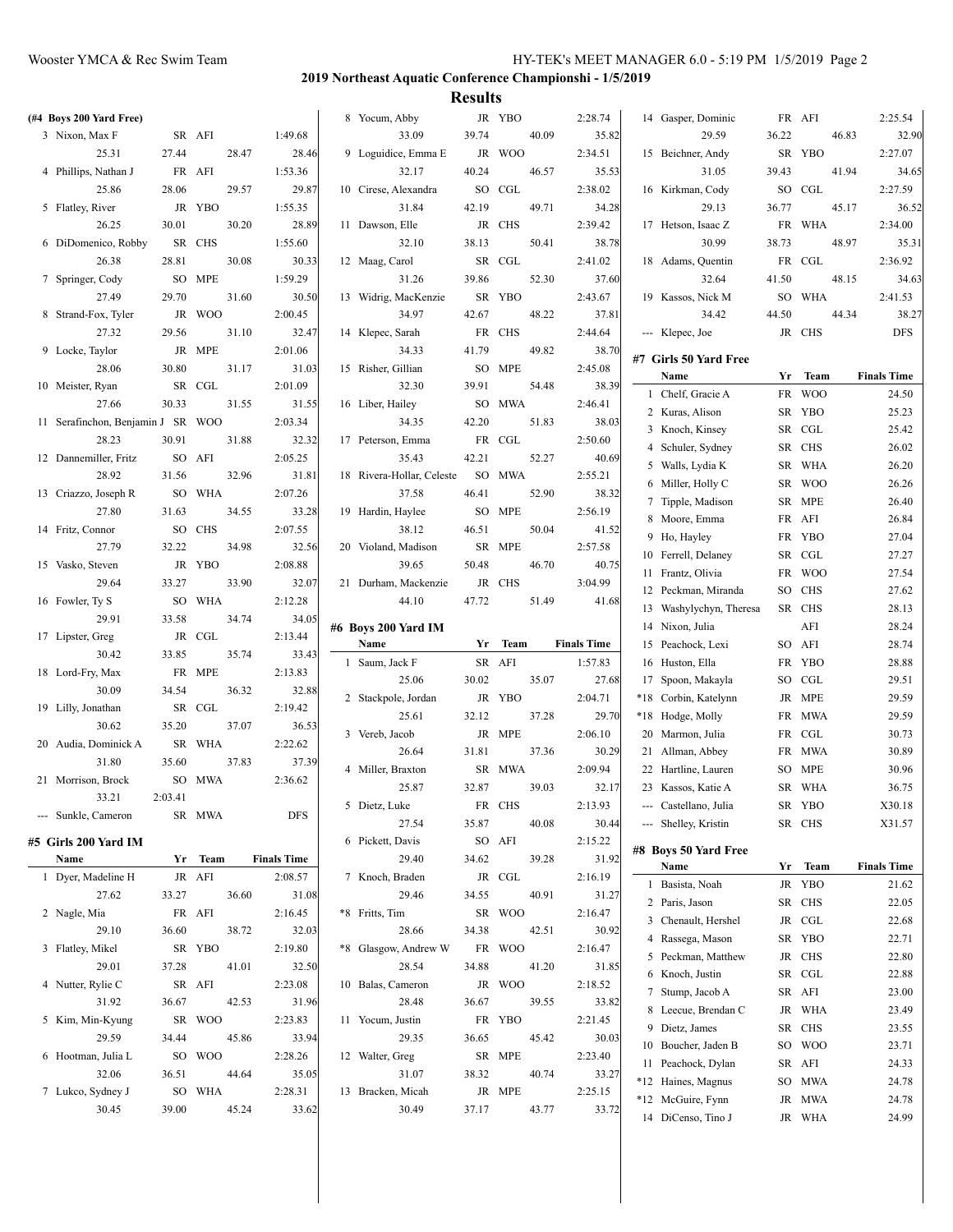| (#8 Boys 50 Yard Free)  |       |            |                     | 11 Velasquez, Ava          |       | SO YBO  | 1:12.18            | 18 Karn, Pearson        |       | FR MPE  | 1:08.27            |
|-------------------------|-------|------------|---------------------|----------------------------|-------|---------|--------------------|-------------------------|-------|---------|--------------------|
| 15 Grimm, Alex          |       | SR CGL     | 25.01               | 33.36                      | 38.82 |         |                    | 31.68                   | 36.59 |         |                    |
| 16 Henderson, Ben       |       | SR YBO     | 25.02               | 12 Loguidice, Emma E       |       | JR WOO  | 1:13.31            | 19 Jones, Anthony       |       | SO MPE  | 1:18.74            |
| 17 Tipple, Chandler     |       | JR MPE     | 25.64               | 34.28                      | 39.03 |         |                    | 36.20                   | 42.54 |         |                    |
| 18 Vencel, Matthew T    |       | FR WHA     | 25.76               | 13 Duryea, Grace           |       | JR AFI  | 1:13.73            | 20 Edwards, Andrew      |       | SO MWA  | 1:19.06            |
| 19 Strand-Fox, Aiden C  |       | FR WOO     | 26.28               | 33.49                      | 40.24 |         |                    | 36.05                   | 43.01 |         |                    |
| 20 Lubell, Xavier A     |       | JR WOO     | 26.66               | 14 Risher, Gillian         |       | SO MPE  | 1:15.10            | --- Beam, Brendan       |       | SO YBO  | X1:01.80           |
| 21 LaVoie, Henri        |       | JR AFI     | 26.67               | 33.35                      | 41.75 |         |                    | 28.70                   | 33.10 |         |                    |
| *22 Jones, Anthony      |       | SO MPE     | 27.09               | 15 Brinkerhoff, Brittany L |       | SR WOO  | 1:15.41            |                         |       |         |                    |
| *22 Edwards, Andrew     |       | SO MWA     | 27.09               | 33.77                      | 41.64 |         |                    | #13 Girls 100 Yard Free |       |         |                    |
| 24 Hoskins, Andrew      |       | SO MPE     | 27.71               | 16 Morosko, Lea M          |       | JR MPE  | 1:21.82            | Name                    |       | Yr Team | <b>Finals Time</b> |
| --- Beam, Brendan       |       | SO YBO     | X26.19              | 37.00                      | 44.82 |         |                    | 1 Chelf, Gracie A       |       | FR WOO  | 54.27              |
| Peterson, Carson R      |       | FR WHA     | X27.48              | 17 Severson, Ella          |       | JR CGL  | 1:27.76            | 25.69                   | 28.58 |         |                    |
| --- Colonna, Nick       |       | SO CHS     | X27.93              | 39.10                      | 48.66 |         |                    | 2 Baith, Jordan J       |       | JR AFI  | 54.92              |
| --- Binius, Bryce       |       | FR CGL     | X28.63              | --- Castellano, Julia      |       | SR YBO  | X1:13.32           | 26.42                   | 28.50 |         |                    |
| --- Slick, Ethan        |       | <b>YBO</b> | X41.38              | 33.80                      | 39.52 |         |                    | 3 Knoch, Kinsey         |       | SR CGL  | 55.29              |
|                         |       |            |                     | --- Peckman, Madison       |       | SO CHS  | DQ                 | 26.47                   | 28.82 |         |                    |
| #9 Girls 1 mtr Diving   |       |            |                     | 46.18                      | 53.81 |         |                    | 4 Kuras, Alison         |       | SR YBO  | 56.56              |
| Name                    | Yr    | Team       | <b>Finals Score</b> |                            |       |         |                    | 27.31                   | 29.25 |         |                    |
| 1 Balas, Brook N        |       | FR WOO     | 330.10              | --- Frantz, Olivia         |       | FR WOO  | DQ                 | 5 Schuler, Sydney       |       | SR CHS  | 56.92              |
| 2 Ricciuti, Madison     |       | JR YBO     | 325.05              | 33.56                      | 46.14 |         |                    | 26.98                   | 29.94 |         |                    |
| 3 Kelso, Gizzy          |       | SR YBO     | 320.05              | #12 Boys 100 Yard Fly      |       |         |                    | 6 Tipple, Madison       |       | SR MPE  | 57.32              |
| 4 Turkal, Alexis        |       | JR MPE     | 278.65              | Name                       |       | Yr Team | <b>Finals Time</b> | 27.43                   | 29.89 |         |                    |
| 5 Jones, Jordan         |       | SR YBO     | 249.55              | 1 DunLany, Matthew         |       | JR YBO  | 52.08              | 7 Dinapoli, Alyssa      |       | JR YBO  | 57.79              |
| 6 Kimble, Taylor        |       | SR CGL     | 243.40              | 24.30                      | 27.78 |         |                    | 27.78                   | 30.01 |         |                    |
|                         |       |            |                     | 2 Stackpole, Jordan        |       | JR YBO  | 55.61              | 8 Miller, Holly C       |       | SR WOO  | 58.20              |
| #10 Boys 1 mtr Diving   |       |            |                     | 25.99                      | 29.62 |         |                    | 27.58                   | 30.62 |         |                    |
| Name                    |       | Yr Team    | <b>Finals Score</b> | 3 Leecue, Brendan C        |       | JR WHA  | 55.88              | 9 White, Hannah         |       | JR CGL  | 58.32              |
| 1 Loudin, Ty A          |       | JR WHA     | 320.85              | 25.80                      | 30.08 |         |                    | 27.87                   | 30.45 |         |                    |
| 2 Anzevino, Teddy       |       | SO YBO     | 298.80              | 4 Nixon, Max F             |       | SR AFI  | 56.12              | 10 Lukco, Sydney J      |       | SO WHA  | 59.63              |
| 3 Phillips, Corey       |       | SR CGL     | 288.35              | 25.86                      | 30.26 |         |                    | 28.37                   | 31.26 |         |                    |
| 4 Leecue, Connor E      |       | FR WHA     | 226.40              | 5 Vereb, Jacob             |       | JR MPE  | 56.78              | 11 Cochran, Audrey R    |       | SO WOO  | 1:00.32            |
| 5 Scheibert, Rain       |       | <b>WOO</b> | 181.60              | 26.97                      | 29.81 |         |                    | 28.58                   | 31.74 |         |                    |
| #11  Girls 100 Yard Fly |       |            |                     | 6 Miller, Braxton          |       | SR MWA  | 57.27              |                         |       | SO CHS  |                    |
| Name                    |       | Yr Team    | <b>Finals Time</b>  |                            |       |         |                    | 12 Peckman, Miranda     |       |         | 1:01.64            |
| 1 Flatley, Mikel        |       | SR YBO     | 1:00.58             | 26.05                      | 31.22 |         |                    | 29.12                   | 32.52 |         |                    |
| 28.36                   | 32.22 |            |                     | 7 Ward, Kyle S             |       | JR WOO  | 58.53              | 13 Wert, Casey          |       | SO YBO  | 1:04.02            |
|                         |       | JR AFI     | 1:01.21             | 26.75                      | 31.78 |         |                    | 31.40                   | 32.62 |         |                    |
| 2 Stump, Jordan O       |       |            |                     | 8 Kutsch, Bobby            |       | SR CHS  | 58.54              | 14 Peachock, Lexi       |       | SO AFI  | 1:04.38            |
| 28.44                   | 32.77 |            |                     | 27.35                      | 31.19 |         |                    | 30.78                   | 33.60 |         |                    |
| 3 Rogers, Molly         |       | FR AFI     | 1:01.27             | 9 Boyett, Jacob            |       | JR CGL  | 1:00.31            | 15 Kelty, Isabella      |       | SO CHS  | 1:04.39            |
| 28.65                   | 32.62 |            |                     | 27.12                      | 33.19 |         |                    | 30.58                   | 33.81 |         |                    |
| 4 Walls, Lydia K        |       | SR WHA     | 1:03.37             | 10 Dietz, James            |       | SR CHS  | 1:02.04            | 16 Corbin, Katelynn     |       | JR MPE  | 1:05.57            |
| 29.93                   | 33.44 |            |                     | 27.69                      | 34.35 |         |                    | 31.55                   | 34.02 |         |                    |
| 5 McBane, Katie A       |       | SR WHA     | 1:06.85             | 11 Gasper, Dominic         |       | FR AFI  | 1:03.80            | 17 Hupp, Lily A         |       | JR MPE  | 1:07.34            |
| 31.37                   | 35.48 |            |                     | 30.34                      | 33.46 |         |                    | 32.49                   | 34.85 |         |                    |
| 6 Varga, Sarah          |       | JR YBO     | 1:07.09             | 12 Schonfeld, Seth C       |       | SR WOO  | 1:03.83            | 18 Spoon, Makayla       |       | SO CGL  | 1:08.65            |
| 29.34                   | 37.75 |            |                     | 28.87                      | 34.96 |         |                    | 31.32                   | 37.33 |         |                    |
| 7 Cirese, Alexandra     |       | SO CGL     | 1:07.62             | 13 Murray, Jacob           |       | SR AFI  | 1:04.12            | 19 Stutler, Rebecca     |       | JR AFI  | 1:09.91            |
| 30.97                   | 36.65 |            |                     | 28.81                      | 35.31 |         |                    | 32.79                   | 37.12 |         |                    |
| 8 Helmick, Jordan       |       | SO CHS     | 1:08.11             | 14 Vasko, Steven           |       | JR YBO  | 1:05.26            | 20 Kassos, Beth A       |       | SO WHA  | 1:10.73            |
| 30.31                   | 37.80 |            |                     | 31.06                      | 34.20 |         |                    | 33.91                   | 36.82 |         |                    |
| 9 Searfoss, Sierra      |       | JR MPE     | 1:08.57             | 15 Kirkman, Cody           |       | SO CGL  | 1:06.86            | 21 Barlow, Morgan       |       | SO MWA  | 1:11.76            |
| 32.08                   | 36.49 |            |                     | 30.48                      | 36.38 |         |                    | 34.82                   | 36.94 |         |                    |
| 10 Maag, Carol          |       | SR CGL     | 1:09.88             | 16 Sibilia, John P         |       | FR WOO  | 1:07.01            | 22 Paul, Michaela       |       | JR MWA  | 1:12.54            |
| 31.33                   | 38.55 |            |                     | 31.33                      | 35.68 |         |                    | 34.67                   | 37.87 |         |                    |
|                         |       |            |                     | 17 Flood, David            |       | SR CGL  | 1:07.60            | 23 Kassos, Katie A      |       | SR WHA  | 1:23.83            |
|                         |       |            |                     | 32.03                      | 35.57 |         |                    | 37.87                   | 45.96 |         |                    |
|                         |       |            |                     |                            |       |         |                    |                         |       |         |                    |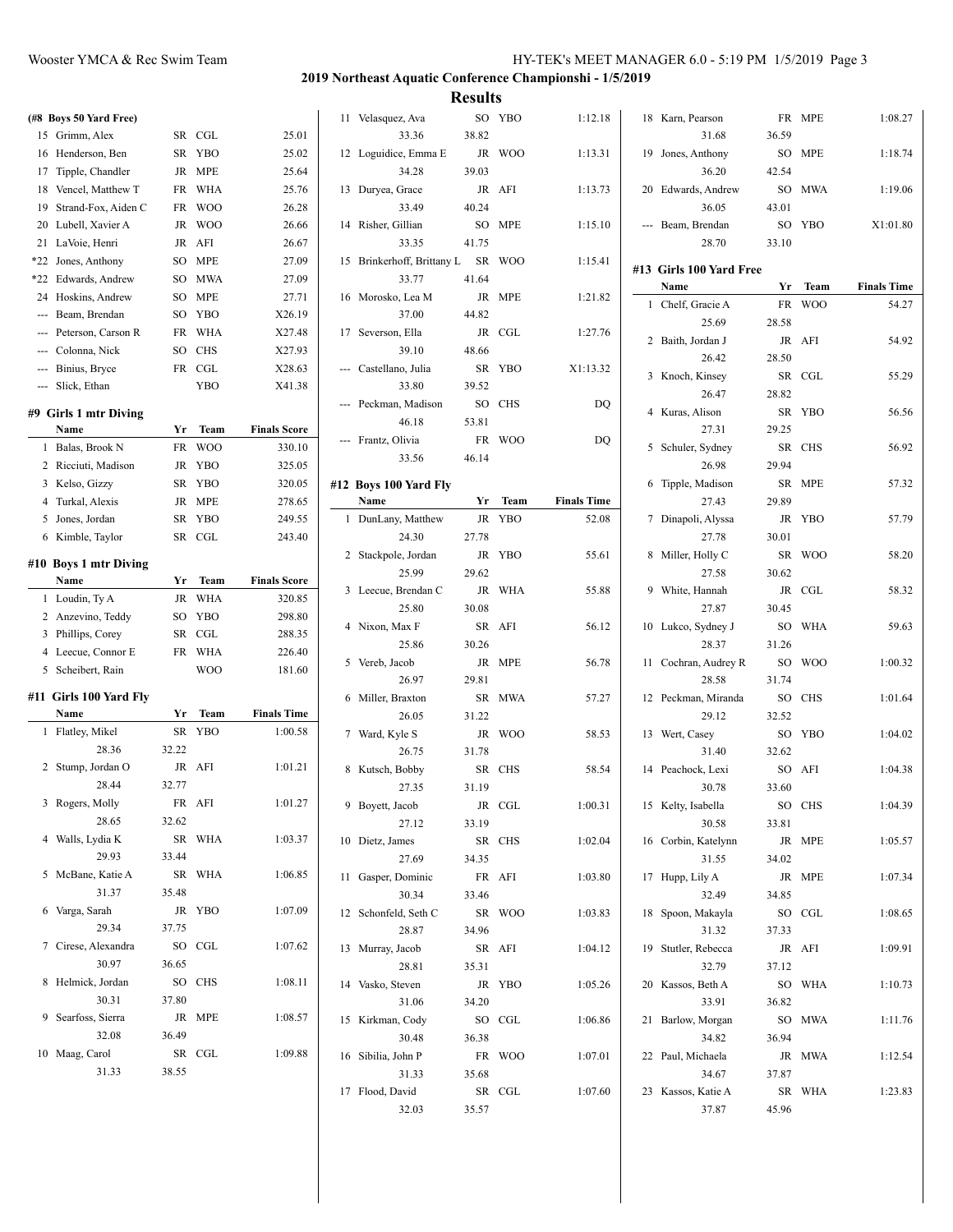| (#13 Girls 100 Yard Free) |       |         |                    | 23 Edwards, Zachary          |       | SO MWA     |       | 1:02.24            | 11 Knoch, Ashley          |                | SR CGL  |       | 6:16.96            |
|---------------------------|-------|---------|--------------------|------------------------------|-------|------------|-------|--------------------|---------------------------|----------------|---------|-------|--------------------|
| --- Kelso, Madison        |       | FR YBO  | X1:06.88           | 29.38                        | 32.86 |            |       |                    | 31.87                     | 35.59          |         | 36.88 | 38.75              |
| 31.43                     | 35.45 |         |                    | 24 Cash, Damian              |       | SR MWA     |       | 1:04.93            | 39.47                     | 39.57          |         | 39.32 | 39.62              |
| --- Marmon, Julia         |       | FR CGL  | X1:12.30           | 31.05                        | 33.88 |            |       |                    | 39.17                     | 36.72          |         |       |                    |
| 34.51                     | 37.79 |         |                    | --- Bell, Jonathan T         |       | SR WHA     |       | X1:01.23           | 12 Ryder, Emily           |                | SO MWA  |       | 6:25.49            |
| --- Bellino, Bella        |       | FR CHS  | X1:30.70           | 28.74                        | 32.49 |            |       |                    | 33.86                     | 38.20          |         | 38.86 | 39.67              |
| 43.22                     | 47.48 |         |                    | --- Houk, Corder             |       | FR CGL     |       | X1:03.86           | 40.35                     | 40.06          |         | 39.85 | 39.62              |
| --- Liber, Hailey         |       | SO MWA  | DQ                 | 31.00                        | 32.86 |            |       |                    | 38.38                     | 36.64          |         |       |                    |
| 31.84                     | 35.50 |         |                    | --- Thomas, Jacob            |       | JR YBO     |       | X1:06.18           | 13 Williams, Tyler        |                | JR YBO  |       | 6:38.79            |
|                           |       |         |                    | 31.71                        | 34.47 |            |       |                    | 34.14                     | 38.95          |         | 39.52 | 41.35              |
| #14 Boys 100 Yard Free    |       |         |                    | --- Behum, J                 |       | <b>YBO</b> |       | X1:07.31           | 40.93                     | 41.51          |         | 41.39 | 42.01              |
| Name                      |       | Yr Team | <b>Finals Time</b> | --- Fritz, Connor            |       | SO CHS     |       | <b>XDFS</b>        | 40.78                     | 38.21          |         |       |                    |
| 1 Linker, Will            |       | JR YBO  | 48.66              |                              |       |            |       |                    | 14 Curran, Darby          |                | SO CGL  |       | 6:45.40            |
| 23.38                     | 25.28 |         |                    | #15 Girls 500 Yard Free      |       |            |       |                    | 35.46                     | 40.16          |         | 41.28 | 42.04              |
| 2 Phillips, Nathan J      |       | FR AFI  | 50.13              | Name                         |       | Yr Team    |       | <b>Finals Time</b> | 41.15                     | 41.34          |         | 41.65 | 41.22              |
| 24.40                     | 25.73 |         |                    | 1 Murphy, Maddy M            |       | JR WOO     |       | 5:27.97            | 42.62                     | 38.48          |         |       |                    |
| 3 Paris, Jason            |       | SR CHS  | 50.15              | 29.13                        | 31.99 |            | 33.20 | 33.39              | 15 Collins, Heaven        |                | SO MPE  |       | 6:50.89            |
| 24.04                     | 26.11 |         |                    | 32.94                        | 33.34 |            | 33.80 | 33.82              | 36.35                     | 40.12          |         | 42.50 | 40.94              |
| 4 Rassega, Mason          |       | SR YBO  | 51.06              | 33.67                        | 32.69 |            |       |                    | 43.46                     | 42.28          |         | 42.27 | 41.29              |
| 24.49                     | 26.57 |         |                    | 2 Nutter, Alexis             |       | SO MPE     |       | 5:40.04            | 41.81                     | 39.87          |         |       |                    |
| 5 Stump, Jacob A          |       | SR AFI  | 51.55              | 29.22                        | 32.42 |            | 33.73 | 34.50              | 16 Rivera-Hollar, Celeste |                | SO MWA  |       | 6:51.78            |
| 24.37                     | 27.18 |         |                    | 34.39                        | 35.12 |            | 35.27 | 35.06              | 36.73                     | 39.68          |         | 41.67 | 42.82              |
| 6 Chenault, Hershel       |       | JR CGL  | 52.05              | 35.85                        | 34.48 |            |       |                    | 43.22                     | 42.20          |         | 42.49 | 42.03              |
| 24.29                     | 27.76 |         |                    | 3 Nutter, Rylie C            |       | SR AFI     |       | 5:41.90            | 42.38                     | 38.56          |         |       |                    |
| 7 Boucher, Jaden B        |       | SO WOO  | 52.60              | 30.20                        | 33.59 |            | 34.47 | 34.84              | 17 Durham, Mackenzie      |                | JR CHS  |       | 6:57.67            |
| 24.99                     | 27.61 |         |                    | 35.14                        | 35.70 |            | 35.77 | 35.14              | 35.30                     | 41.19          |         | 42.43 | 42.54              |
| 8 Meister, Ryan           |       | SR CGL  | 53.50              | 34.21                        | 32.84 |            |       |                    |                           |                |         |       |                    |
| 25.34                     | 28.16 |         |                    | 4 Markovitch, Jennah         |       | SR YBO     |       | 5:47.47            | 43.53                     | 43.52          |         | 42.79 | 42.54              |
| 9 Peckman, Matthew        |       | JR CHS  | 53.54              | 28.22                        | 31.99 |            | 35.26 | 35.72              | 43.92                     | 39.91          |         |       |                    |
| 25.42                     | 28.12 |         |                    | 35.78                        | 36.07 |            | 36.21 | 36.54              | 18 Morosko, Lea M         |                | JR MPE  |       | 7:03.57            |
| 10 McGuire, Fynn          |       | JR MWA  | 54.86              | 36.62                        | 35.06 |            |       |                    | 34.96                     | 38.33          |         | 41.02 | 42.24              |
| 26.25                     | 28.61 |         |                    | 5 Sibilia, Michelle A        |       | SR WOO     |       | 5:48.03            | 42.73                     | 42.96          |         | 44.90 | 45.37              |
| 11 Monnard, Tristan       |       | JR MPE  | 55.88              | 30.82                        | 34.93 |            | 35.18 | 35.03              | 46.64                     | 44.42          |         |       |                    |
| 26.43                     | 29.45 |         |                    | 35.29                        | 35.06 |            | 35.61 | 35.92              | 19 Curran, Delaney        |                | SR CGL  |       | 7:08.10            |
| 12 Reasoner, Brian        |       | FR CGL  | 56.12              | 35.74                        | 34.45 |            |       |                    | 37.12                     | 41.93          |         | 42.28 | 43.36              |
| 26.72                     | 29.40 |         |                    | 6 Agosti, Allison A          |       | JR AFI     |       | 5:49.53            | 43.62                     | 43.62          |         | 44.47 | 44.59              |
| 13 Henderson, Ben         |       | SR YBO  | 56.90              | 32.61                        | 34.49 |            | 35.49 | 35.24              | 43.99                     | 43.12          |         |       |                    |
| 27.48                     | 29.42 |         |                    | 35.85                        | 35.38 |            | 35.74 | 35.86              | 20 Rearick, Maddy         |                | SO MWA  |       | 7:28.67            |
| 14 Ulrich, Ethan          |       | JR MPE  | 57.10              | 35.02                        | 33.85 |            |       |                    | 47.22                     | 42.17          |         |       |                    |
| 27.14                     | 29.96 |         |                    | 7 Mowatt-Larssen, Mia SR WHA |       |            |       | 5:56.37            | 21 Pondillo, Emily        |                | SO CHS  |       | 7:30.18            |
| 15 Vencel, Matthew T      |       | FR WHA  | 57.25              | 31.33                        | 34.44 |            | 35.66 | 36.25              | 39.36                     | 44.36          |         | 46.53 | 46.30              |
| 27.14                     | 30.11 |         |                    | 36.60                        | 36.52 |            | 36.77 | 37.06              | 47.72                     | 45.60          |         | 46.91 | 46.79              |
| 16 Green, Daniel          |       | FR AFI  | 57.87              | 36.80                        | 34.94 |            |       |                    | 44.90                     | 41.71          |         |       |                    |
| 28.58                     | 29.29 |         |                    | 8 Chelf, Emma M              |       | FR WOO     |       | 6:08.12            | --- Rasdall, Teagan E     |                | SR WOO  |       | X6:18.06           |
| 17 Tipple, Chandler       |       | JR MPE  | 59.08              | 32.42                        | 36.09 |            | 37.10 | 37.55              | 32.90                     | 36.54          |         | 37.17 | 38.49              |
| 28.54                     | 30.54 |         |                    | 37.73                        | 37.85 |            | 37.91 | 37.83              | 39.01                     | 39.22          |         | 39.43 | 39.54              |
| 18 Miles, Ryan T          |       | SO WOO  | 59.34              | 37.48                        | 36.16 |            |       |                    | 38.51                     | 37.25          |         |       |                    |
| 28.33                     | 31.01 |         |                    | 9 Varga, Sarah               |       | JR YBO     |       | 6:08.46            | --- Klepec, Sarah         |                | FR CHS  |       | DFS                |
| 19 Hetson, Isaac Z        |       | FR WHA  | 59.36              | 30.38                        | 34.43 |            | 36.72 | 38.06              | #16 Boys 500 Yard Free    |                |         |       |                    |
| 29.16                     | 30.20 |         |                    | 38.06                        | 38.35 |            | 38.88 | 38.70              | Name                      |                | Yr Team |       | <b>Finals Time</b> |
| 20 Strand-Fox, Aiden C    |       | FR WOO  | 59.72              | 39.16                        | 35.72 |            |       |                    | 1 Matthew, Thomas C       |                | JR WOO  |       | 4:50.95            |
| 28.38                     | 31.34 |         |                    | 10 Sekerak, Sophia           |       | FR AFI     |       | 6:10.22            | 25.74                     |                |         | 29.82 | 30.06              |
| 21 Schaab, Ty             |       | SO CHS  | 59.97              | 30.46                        | 34.76 |            | 37.39 | 37.34              | 29.83                     | 28.64<br>30.19 |         | 30.16 | 30.05              |
| 28.07                     |       |         |                    | 38.17                        |       |            | 38.78 | 38.99              | 29.35                     | 27.11          |         |       |                    |
|                           | 31.90 |         |                    |                              | 38.20 |            |       |                    |                           |                |         |       |                    |
| 22 Fowler, Ty S           |       | SO WHA  | 1:00.02            | 38.76                        | 37.37 |            |       |                    |                           |                |         |       |                    |
| 28.82                     | 31.20 |         |                    |                              |       |            |       |                    |                           |                |         |       |                    |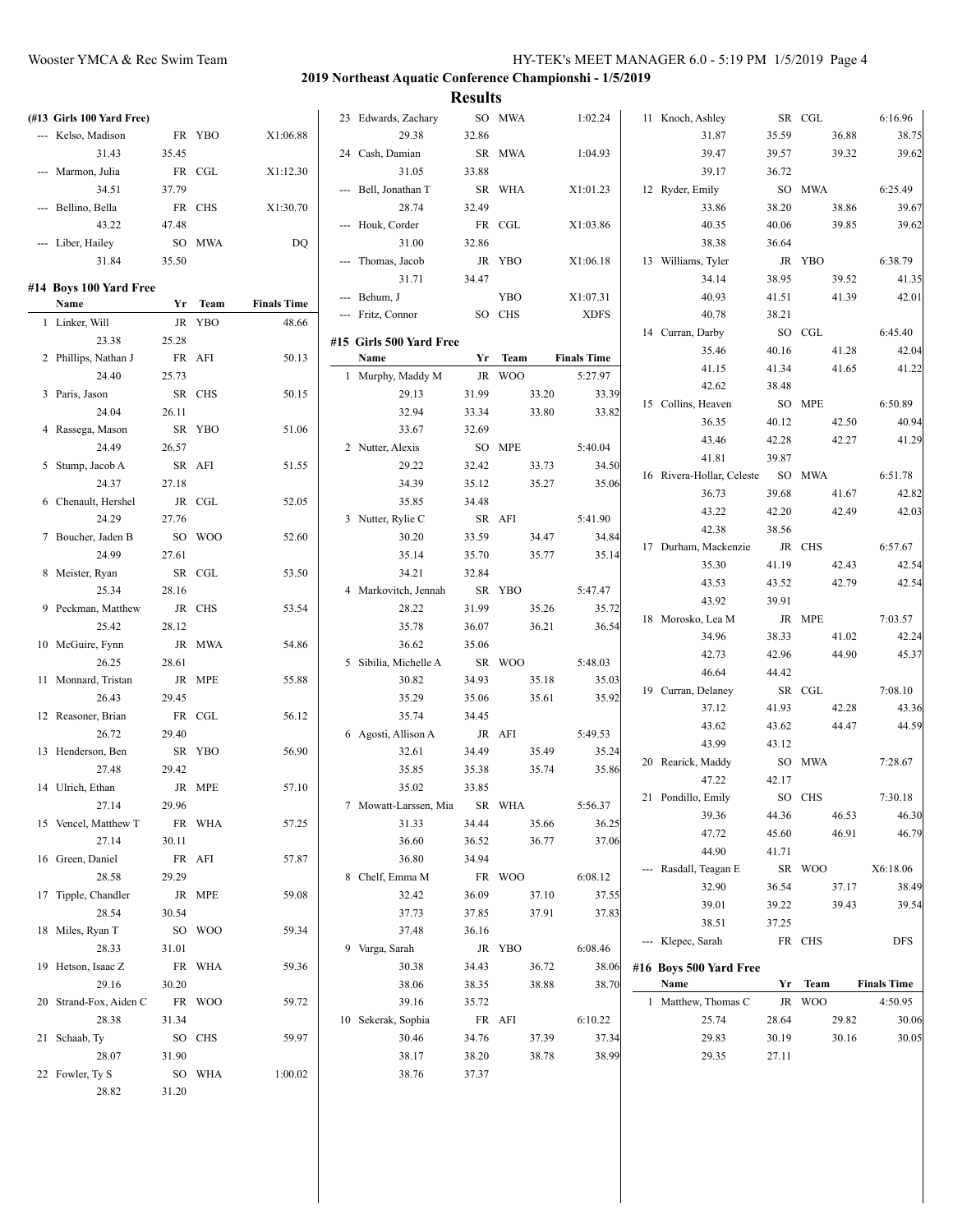| (#16 Boys 500 Yard Free)         |         |        |       |         |          | 16 Lipster, Greg              |       | JR CGL      |                      | 6:09.84                | --- MPE                      |         | B                      | X2:12.87           |
|----------------------------------|---------|--------|-------|---------|----------|-------------------------------|-------|-------------|----------------------|------------------------|------------------------------|---------|------------------------|--------------------|
| 2 DunLany, Matthew               |         | JR YBO |       | 4:51.67 |          | 32.06                         | 35.63 |             | 38.20                | 38.05                  | Robbins, Victoria            |         | Yoho, Kelsy            |                    |
| 26.87                            | 29.21   |        | 29.83 | 30.03   |          | 38.56                         | 38.43 |             | 38.42                | 38.78                  | Hardin, Haylee SO            |         | Ulrich, Frankie        |                    |
| 30.22                            | 30.18   |        | 30.49 | 30.19   |          | 38.15                         | 33.56 |             |                      |                        | 36.02                        | 32.78   | 31.55                  | 32.52              |
| 28.59                            | 26.06   |        |       |         |          | 17 Ulrich, Ethan              |       | JR MPE      |                      | 6:10.12                | --- AFI                      |         | $\mathbf B$            | X2:22.31           |
| 3 Kutsch, Bobby                  |         | SR CHS |       | 5:09.67 |          | 30.43                         | 33.86 |             | 36.13                | 37.32                  | Agosti, Allison A JR         |         | Peachock, Lexi SO      |                    |
| 28.16                            | 30.07   |        | 30.71 | 31.21   |          | 38.71                         | 40.02 |             | 39.27                | 38.58                  | Stutler, Rebecca JR          |         | Nixon, Julia           |                    |
| 31.61                            | 31.86   |        | 31.37 | 30.84   |          | 38.47                         | 37.33 |             |                      |                        | 27.20                        | 30.06   | 30.53                  | 54.52              |
| 32.80                            | 31.04   |        |       |         |          | 18 Flood, David               |       | SR CGL      |                      | 6:12.71                | --- WOO                      |         | B                      | X2:22.44           |
| 4 DiDomenico, Robby              |         | SR CHS |       | 5:14.82 |          | 32.13                         | 36.03 |             | 37.24                | 39.73                  | Legg, Danielle C SR          |         | Brownson, Grace FR     |                    |
| 27.02                            | 29.92   |        | 30.97 | 31.94   |          | 38.69                         | 38.57 |             | 38.60                | 38.96                  | Fox, Angelina N JR           |         | Nelson-Ray, Aisha S FR |                    |
| 32.30                            | 32.53   |        | 32.85 | 33.51   |          | 37.95                         | 34.81 |             |                      |                        | 33.95                        | 38.98   | 33.55                  | 35.96              |
| 32.30                            | 31.48   |        |       |         |          | 19 Audia, Dominick A          |       | SR WHA      |                      | 6:32.50                | --- WOO                      |         | A                      | DQ                 |
| 5 Springer, Cody                 |         | SO MPE |       | 5:19.48 |          | 33.36                         | 36.42 |             | 38.99                | 38.78                  | Miller, Holly C SR           |         | Sibilia, Michelle A SR |                    |
|                                  |         |        |       |         |          |                               |       |             | 40.99                |                        |                              |         |                        |                    |
| 27.96                            | 30.88   |        | 32.35 | 33.08   |          | 41.37                         | 40.68 |             |                      | 41.52                  | Kim, Min-Kyung SR            |         | Chelf, Gracie A FR     |                    |
| 33.07                            | 33.20   |        | 33.18 | 33.02   |          | 40.66                         | 39.73 |             |                      |                        | 26.69                        | 27.02   | 25.80                  | 24.04              |
| 32.78                            | 29.96   |        |       |         |          | --- Reed, Korbin S            |       | SR WOO      |                      | X6:16.73               | --- CHS                      |         | A                      | DQ                 |
| 6 Cailor, Carter                 |         | FR YBO |       | 5:20.04 |          | 31.78                         |       |             |                      | 38.65                  | Peckman, Miranda SO          |         | Dawson, Elle JR        |                    |
| 27.57                            | 31.08   |        | 32.58 | 32.71   |          | 3:53.35                       |       |             |                      |                        | Helmick, Jordan SO           |         | Schuler, Sydney SR     |                    |
| 33.01                            | 33.09   |        | 33.31 | 32.86   |          | #17 Girls 200 Yard Free Relay |       |             |                      |                        | 27.37                        | 27.49   | 27.00                  | 25.07              |
| 32.72                            | 31.11   |        |       |         |          | Team                          |       | Relay       |                      | <b>Finals Time</b>     | #18 Boys 200 Yard Free Relay |         |                        |                    |
| 7 Locke, Taylor                  |         | JR MPE |       | 5:26.04 |          | 1 YBO                         |       | A           |                      | 1:41.26                | Team                         |         | Relay                  | <b>Finals Time</b> |
| 29.10                            | 32.22   |        | 32.61 | 32.60   |          | Flatley, Mikel SR             |       |             | Kuras, Alison SR     |                        | 1 YBO                        |         | A                      | 1:27.96            |
| 33.12                            | 33.44   |        | 33.36 | 33.75   |          | Dinapoli, Alyssa JR           |       |             |                      | Markovitch, Jennah SR  | Linker, Will JR              |         | Rassega, Mason SR      |                    |
| 33.67                            | 32.17   |        |       |         |          | 25.13                         | 25.29 |             | 26.04                | 24.80                  | DunLany, Matthew JR          |         | Basista, Noah JR       |                    |
| 8 Mascola, Siman                 |         | SO YBO |       | 5:33.63 |          | $2\;$ CGL                     |       | A           |                      | 1:43.58                | 22.42                        | 22.76   | 21.50                  | 21.28              |
| 29.44                            | 32.78   |        | 34.10 | 33.66   |          | White, Hannah JR              |       |             | Maag, Carol SR       |                        | 2 CGL                        |         | A                      | 1:30.28            |
| 33.93                            | 1:09.42 |        | 34.60 | 33.94   |          | Ferrell, Delaney SR           |       |             | Knoch, Kinsey SR     |                        | Knoch, Braden JR             |         | Chenault, Hershel JR   |                    |
| 31.76                            |         |        |       |         |          | 26.07                         | 26.93 |             | 26.03                | 24.55                  | Meister, Ryan SR             |         | Knoch, Justin SR       |                    |
| 9 Serafinchon, Benjamin J SR WOO |         |        |       | 5:34.96 |          | 3 AFI                         |       | A           |                      | 1:45.30                | 23.20                        | 21.72   | 23.07                  | 22.29              |
| 30.36                            | 32.63   |        | 33.40 | 33.60   |          | Nutter, Rylie C SR            |       |             | Nagle, Mia FR        |                        | 3 CHS                        |         | A                      | 1:30.87            |
| 33.72                            | 33.69   |        | 34.14 | 34.24   |          | Stump, Jordan O JR            |       |             | Moore, Emma FR       |                        | Kutsch, Bobby SR             |         | Dietz, James SR        |                    |
| 35.93                            | 33.25   |        |       |         |          | 26.85                         | 25.72 |             | 26.09                | 26.64                  | Peckman, Matthew JR          |         | Paris, Jason SR        |                    |
| 10 Scantling, James              |         | JR AFI |       | 5:37.62 |          | 4 WHA                         |       | A           |                      | 1:49.25                | 23.29                        | 23.26   | 22.49                  | 21.83              |
| 28.62                            | 32.55   |        | 33.89 | 34.41   |          | McBane, Katie A SR            |       |             |                      | Mowatt-Larssen, Mia SR | 4 WOO                        |         | A                      | 1:31.75            |
| 34.83                            | 34.80   |        | 35.01 |         |          | Lukco, Sydney J SO            |       |             | Walls, Lydia K SR    |                        | Ward, Kyle S JR              |         | Glasgow, Andrew W FR   |                    |
|                                  | 1:08.61 |        |       |         |          | 27.49                         | 28.01 |             | 27.11                | 26.64                  | Boucher, Jaden B SO          |         | Matthew, Thomas C JR   |                    |
| 11 Green, Daniel                 |         | FR AFI |       | 5:41.34 |          | 5 MWA                         |       | A           |                      | 1:58.57                | 23.01                        | 24.06   | 23.25                  | 21.43              |
| 30.66                            | 33.89   |        | 34.61 | 35.21   |          |                               |       |             | Hodge, Molly FR      |                        | 5 MWA                        |         | $\mathbf{A}$           | 1:37.69            |
| 34.96                            | 35.23   |        | 34.61 | 35.27   |          | Miller, Eve SO                |       |             |                      |                        |                              |         |                        |                    |
| 34.30                            | 32.60   |        |       |         |          | Liber, Hailey SO              |       |             | Ryder, Emily SO      |                        | Sunkle, Cameron SR           |         | McGuire, Fynn JR       |                    |
| 12 Vereecken, Drew               |         | SO AFI |       | 5:43.84 |          | 30.81                         | 29.68 |             | 28.90                | 29.18                  | Haines, Magnus SO            |         | Miller, Braxton SR     |                    |
| 30.06                            | 33.38   |        | 34.39 | 35.15   |          | 6 MPE                         |       | A           |                      | 2:01.47                | 25.85                        | 24.20   | 25.07                  | 22.57              |
| 35.54                            | 35.42   |        | 35.82 | 35.38   |          | Corbin, Katelynn JR           |       |             | Risher, Gillian SO   |                        | 6 WHA                        |         | A                      | 1:40.80            |
| 35.04                            | 33.66   |        |       |         |          | Hartline, Lauren SO           |       |             | Collins, Heaven SO   |                        | DiCenso, Tino J JR           |         | Hetson, Isaac Z FR     |                    |
| 13 Criazzo, Joseph R             |         | SO WHA |       | 5:46.65 |          | 30.17                         | 28.46 |             | 31.04                | 31.80                  | Vencel, Matthew T FR         |         | Leecue, Brendan C JR   |                    |
| 28.81                            | 32.68   |        | 34.90 | 35.88   | $\cdots$ | <b>CHS</b>                    |       | B           |                      | X2:00.66               | 25.49                        | 26.61   | 25.72                  | 22.98              |
| 36.18                            | 35.67   |        | 36.57 | 36.11   |          | Durham, Mackenzie JR          |       |             | Kelty, Isabella SO   |                        | 7 AFI                        |         | A                      | 1:41.08            |
| 35.79                            | 34.06   |        |       |         |          | Klepec, Sarah FR              |       |             | Searcy, Tessa FR     |                        | Peachock, Dylan SR           |         | Murray, Jacob SR       |                    |
| 14 Sibilia, John P               |         | FR WOO |       | 5:47.30 |          | 30.68                         | 14.34 |             | 44.52                | 31.12                  | Scantling, James JR          |         | Pickett, Davis SO      |                    |
| 29.19                            | 33.24   |        | 34.74 | 35.74   | ---      | CGL                           |       | B           |                      | X2:09.29               | 24.05                        | 26.46   | 25.29                  | 25.28              |
| 35.68                            | 36.06   |        | 36.00 | 36.37   |          | Cordell, Kaitlyn JR           |       |             | Goddard, Kylee FR    |                        | 8 MPE                        |         | A                      | 1:42.65            |
| 35.68                            | 34.60   |        |       |         |          | Meister, Noelle FR            |       |             | Harper, Hailey SO    |                        | Locke, Taylor JR             |         | Tipple, Chandler JR    |                    |
|                                  |         |        |       |         |          | 30.12                         | 34.56 |             | 14.95                | 49.66                  | Jones, Anthony SO            |         | Walter, Greg SR        |                    |
| 15 Reich, Spencer                |         | FR CGL |       | 6:02.12 |          | --- YBO                       |       | B           |                      | X2:11.10               | 25.70                        | 25.54   | 26.88                  | 24.53              |
| 31.47                            | 36.54   |        | 37.21 | 37.44   |          | Lonsway, B                    |       | Pantaleo, G |                      |                        | --- CHS                      |         | B                      | X1:39.89           |
| 38.53                            | 38.15   |        | 37.81 | 37.34   |          | Velasquez, Ava SO             |       |             | Castellano, Julia SR |                        | DiDomenico, Robby SR         |         | Klepec, Joe JR         |                    |
| 36.02                            | 31.61   |        |       |         |          | 34.78                         | 36.91 |             | 59.41                |                        | Fritz, Connor SO             |         | Dietz, Luke FR         |                    |
|                                  |         |        |       |         |          |                               |       |             |                      |                        | 25.03                        | 1:14.86 |                        |                    |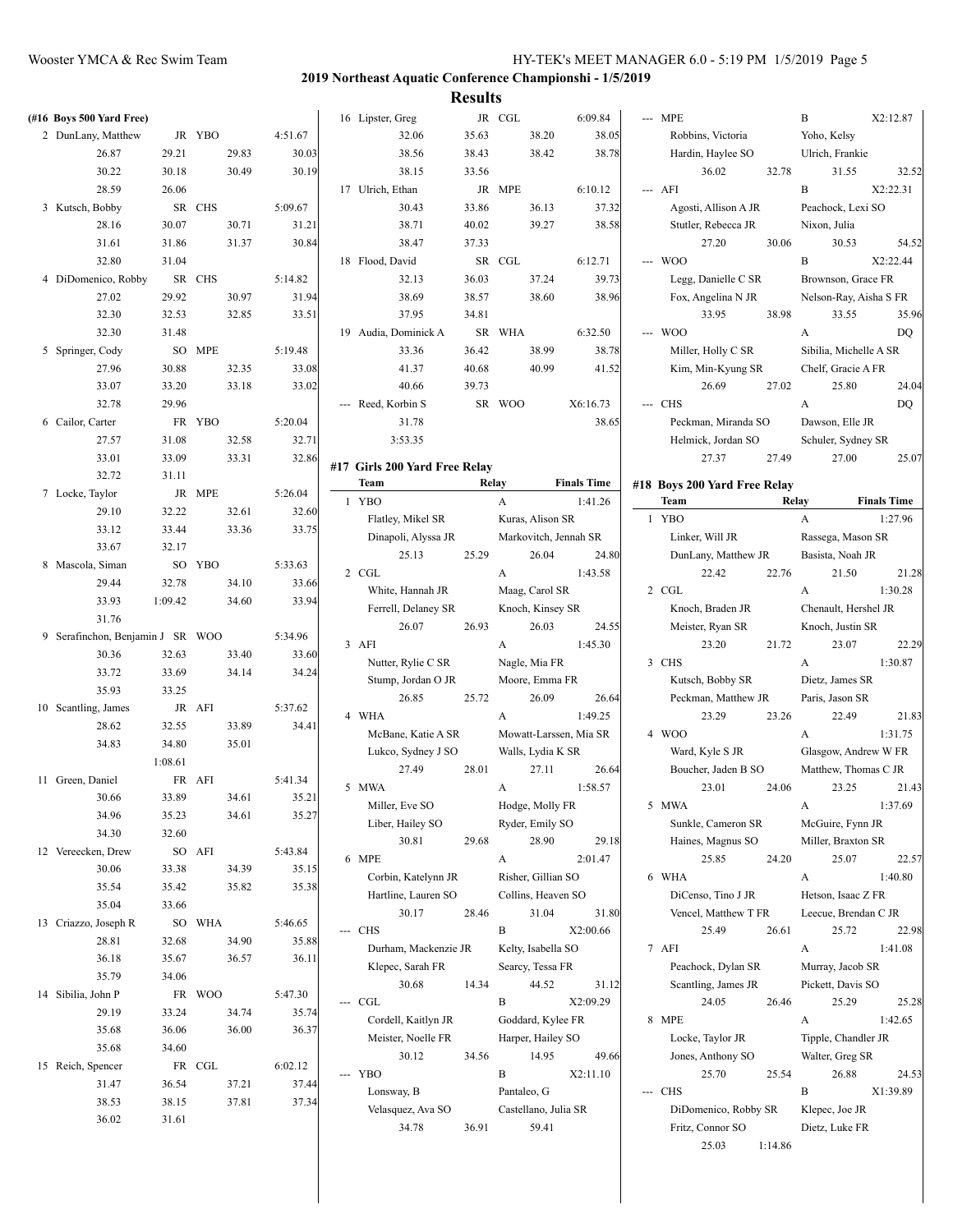#### Wooster YMCA & Rec Swim Team **HY-TEK's MEET MANAGER 6.0 - 5:19 PM** 1/5/2019 Page 6

21 Peterson, Carson R FR WHA 1:17.21

#### **2019 Northeast Aquatic Conference Championshi - 1/5/2019 Results**

**(#18 Boys 200 Yard Free Relay)** -- AFI B X1:45.70 Dannemiller, Fritz SO Gasper, Dominic FR Green, Daniel FR Vereecken, Drew SO 25.89 1:19.81 --- WHA B X1:50.37 Peterson, Carson R FR Bell, Jonathan T SR Loudin, Ty A JR Fox, Steven A JR 27.68 1:22.69 --- WOO B X1:56.80 Nelson, Rielly W JR Fiorita, Vincent R JR Fearon, Riley JR Sipes, Garrett R JR 28.87 1:27.93 --- YBO B X1:58.97 Vasko, Steven JR Parker, L Beam, Brendan SO Thomas, Jacob JR 34.53 1:24.44 --- CGL B X2:03.85 Dallas, Gabriel FR Law, Sam FR Maag, Chris SO Murray, Cole FR 32.49 1:31.36 --- MPE B X2:06.87 Bracken, Noah Mariani, Dominic Snyder, Beau Waters, Grant 32.01 1:34.86 **#19 Girls 100 Yard Back Name Yr Team Finals Time** 1 Rogers, Molly FR AFI 1:00.35 29.42 30.93 2 Dyer, Madeline H JR AFI 1:01.09 29.93 31.16

3 Dinapoli, Alyssa JR YBO 1:03.31

4 Kim, Min-Kyung SR WOO 1:04.01

5 Hootman, Julia L SO WOO 1:04.95

6 McBane, Katie A SR WHA 1:06.50

7 Moore, Emma FR AFI 1:08.28

8 Huston, Ella FR YBO 1:08.67

9 Helmick, Jordan SO CHS 1:12.26

10 Peterson, Emma FR CGL 1:12.63

11 Schwendeman, Allyson SO YBO 1:13.71

12 McDonald, Molly A JR MPE 1:14.66

13 Hartline, Lauren SO MPE 1:14.79

14 Janssen, Sophia FR CGL 1:16.76

30.76 32.55

31.13 32.88

31.40 33.55

32.32 34.18

32.90 35.38

32.62 36.05

35.25 37.01

35.50 37.13

34.58 39.13

36.74 37.92

36.14 38.65

37.63 39.13

| 15 | Brinkerhoff, Brittany L<br>37.67 | SR<br>40.12     | <b>WOO</b> | 1:17.79            |
|----|----------------------------------|-----------------|------------|--------------------|
|    |                                  |                 |            |                    |
| 16 | Hupp, Lily A                     | JR              | MPE        | 1:19.01            |
| 17 | Hodge, Molly<br>38.39            | FR<br>40.77     | <b>MWA</b> | 1:19.16            |
| 18 | Barlow, Morgan                   | SO              | <b>MWA</b> | 1:20.30            |
|    | 39.67                            | 40.63           |            |                    |
| 19 | Curran, Darby                    | SO              | CGL        | 1:22.46            |
|    | 40.42                            | 42.04           |            |                    |
| 20 | Miller, Eve                      | SO              | <b>MWA</b> | 1:23.60            |
|    | 38.80                            | 44.80           |            |                    |
| 21 | Ahmad, Sabreen                   | SO <sub>1</sub> | <b>CHS</b> | 1:24.01            |
|    | 39.54                            | 44.47           |            |                    |
|    | Searcy, Tessa                    | FR              | <b>CHS</b> | DQ                 |
|    | 38.94                            | 41.27           |            |                    |
|    | #20 Boys 100 Yard Back           |                 |            |                    |
|    | Name                             | Yr              | Team       | <b>Finals Time</b> |
| 1  | Flatley, River                   | JR              | <b>YBO</b> | 56.70              |
|    | 27.66                            | 29.04           |            |                    |
| 2  | Fritz, Connor                    | SO              | <b>CHS</b> | 57.89              |
|    | 27.89                            | 30.00           |            |                    |
| 3  | Ward, Kyle S                     | JR              | <b>WOO</b> | 58.01              |
|    | 28.19                            | 29.82           |            |                    |
| 4  | Peachock, Dylan                  | SR              | AFI        | 58.12              |
|    | 28.33                            | 29.79           |            |                    |
| 5  | Fritts, Tim                      | SR              | <b>WOO</b> | 59.96              |
|    | 28.79                            | 31.17           |            |                    |
| 6  | Cailor, Carter                   | FR              | <b>YBO</b> | 1:01.34            |
|    | 30.20                            | 31.14           |            |                    |
| 7  | Reasoner, Brian                  | FR              | CGL        | 1:01.94            |
|    | 29.79                            | 32.15           |            |                    |
| 8  | Sunkle, Cameron                  | SR              | <b>MWA</b> | 1:02.30            |
|    | 29.87                            | 32.43           |            |                    |
| 9  | Dietz, Luke                      | FR              | <b>CHS</b> | 1:03.02            |
|    | 30.96                            | 32.06           |            |                    |
| 10 | Yocum, Justin                    | FR              | <b>YBO</b> | 1:04.52            |
|    | 31.94                            | 32.58           |            |                    |
| 11 | Monnard, Tristan                 | JR              | <b>MPE</b> | 1:06.26            |
|    | 31.74                            | 34.52           |            |                    |
| 12 | Scantling, James                 | JR              | AFI        | 1:06.87            |
|    | 32.49                            | 34.38           |            |                    |
| 13 | Schonfeld, Seth C                | SR              | <b>WOO</b> | 1:07.58            |
|    | 32.35                            | 35.23           |            |                    |
| 14 | Dannemiller, Fritz               | SO.             | AFI        | 1:09.98            |
|    | 34.20                            | 35.78           |            |                    |
| 15 | Hoskins, Andrew                  | SO              | MPE        | 1:10.22            |
|    | 34.54                            | 35.68           |            |                    |
| 16 | Leecue, Connor E                 | <b>FR</b>       | WHA        | 1:10.34            |
|    | 33.59                            | 36.75           |            |                    |
| 17 | Lord-Fry, Max                    | FR              | MPE        | 1:10.92            |
|    | 35.06                            | 35.86           |            |                    |
| 18 | Guist, Tanner                    |                 | FR CGL     | 1:13.37            |
|    | 35.87                            | 37.50           |            |                    |
|    | 19 Adams, Quentin                |                 | FR CGL     | 1:14.72            |
|    | 35.92                            | 38.80           |            |                    |
|    | 20 Morrison, Brock               |                 | SO MWA     | 1:14.88            |
|    | 35.83                            | 39.05           |            |                    |
|    |                                  |                 |            |                    |

|    | 37.19                     | 40.02           |             |                    |
|----|---------------------------|-----------------|-------------|--------------------|
|    | 22 Cash, Damian           | SR              | <b>MWA</b>  | 1:23.71            |
|    | 23 Fox, Steven A          | JR              | <b>WHA</b>  | 1:24.62            |
|    | 40.55                     | 44.07           |             |                    |
|    | #21 Girls 100 Yard Breast |                 |             |                    |
|    | Name                      | Yr              | <b>Team</b> | <b>Finals Time</b> |
| 1  | Nagle, Mia                | FR              | AFI         | 1:08.06            |
|    | 32.40                     | 35.66           |             |                    |
| 2  | Stump, Jordan O           | JR              | AFI         | 1:08.68            |
|    | 32.24                     | 36.44           |             |                    |
| 3  | Ho, Hayley                | FR              | YBO         | 1:10.62            |
|    | 33.71                     | 36.91           |             |                    |
| 4  | Cochran, Audrey R         | SO              | <b>WOO</b>  | 1:13.18            |
|    | 34.06                     | 39.12           |             |                    |
| 5  | Yocum, Abby               | JR              | <b>YBO</b>  | 1:15.06            |
|    | 35.44                     | 39.62           |             |                    |
| 6  | Turner, Lauren            | SR              | CGL         | 1:21.83            |
|    | 37.89                     | 43.94           |             |                    |
| 7  | Sekerak, Sophia           | FR              | AFI         | 1:21.94            |
|    | 37.84                     | 44.10           |             |                    |
|    |                           | SR              | <b>MPE</b>  | 1:22.21            |
|    | 8 Conley, Sami<br>39.91   | 42.30           |             |                    |
| 9  |                           | JR              |             |                    |
|    | Dawson, Elle              | 46.79           | <b>CHS</b>  | 1:23.29            |
|    | 36.50                     |                 |             |                    |
| 10 | Lilly, Katheryn           | SO              | CGL         | 1:23.42            |
|    | 38.12                     | 45.30           |             |                    |
| 11 | Widrig, MacKenzie         | SR              | <b>YBO</b>  | 1:24.06            |
|    | 39.95                     | 44.11           |             |                    |
|    | 12 Violand, Madison       | SR              | MPE         | 1:24.42            |
|    | 39.85                     | 44.57           |             |                    |
| 13 | Glasgow, Anna K           | SO <sub>1</sub> | <b>WOO</b>  | 1:24.68            |
|    | 39.82                     | 44.86           |             |                    |
|    | 14 Altland, Madeline R    | FR              | <b>WOO</b>  | 1:25.21            |
|    | 39.60                     | 45.61           |             |                    |
| 15 | Esper, Catherine          | FR              | <b>CHS</b>  | 1:26.32            |
|    | 40.10                     | 46.22           |             |                    |
|    | 16 Allman, Abbey          | ${\rm FR}$      | <b>MWA</b>  | 1:26.85            |
|    | 39.67                     | 47.18           |             |                    |
|    | 17 Cordell, Kaitlyn       |                 | JR CGL      | 1:26.98            |
|    | 39.97                     | 47.01           |             |                    |
| 18 | Kassos, Beth A            | SO              | <b>WHA</b>  | 1:27.40            |
|    | 41.07                     | 46.33           |             |                    |
| 19 | Hardin, Haylee            | SO              | <b>MPE</b>  | 1:28.34            |
|    | 42.10                     | 46.24           |             |                    |
| 20 | Paul, Michaela            | JR              | <b>MWA</b>  | 1:29.97            |
|    | 41.19                     | 48.78           |             |                    |
| 21 | Tenney, Sydney E          | SO              | WHA         | 1:30.08            |
|    | 42.57                     | 47.51           |             |                    |
|    | #22 Boys 100 Yard Breast  |                 |             |                    |
|    | Name                      | Yr              | Team        | <b>Finals Time</b> |
| 1  | Basista, Noah             | JR              | YBO         | 58.38              |
|    | 27.34                     | 31.04           |             |                    |
| 2  | Haines, Magnus            | SO              | <b>MWA</b>  | 1:00.95            |
|    | 28.39                     | 32.56           |             |                    |
|    |                           |                 |             |                    |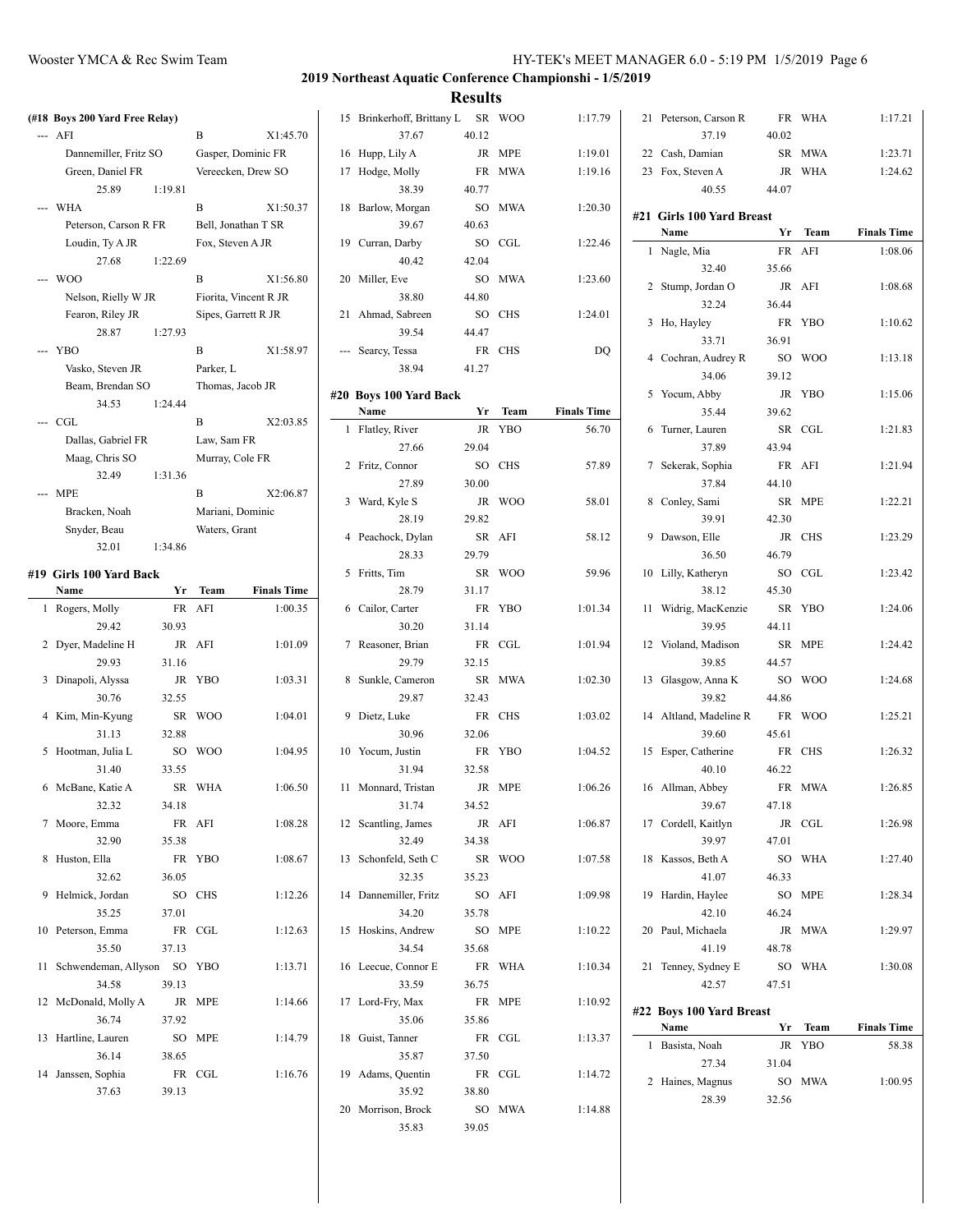|    | (#22 Boys 100 Yard Breast)    |       |                    |                    |
|----|-------------------------------|-------|--------------------|--------------------|
| 3  | Saum, Jack F                  | SR    | AFI                | 1:01.52            |
|    | 28.96                         | 32.56 |                    |                    |
| 4  | Mascola, Siman                | SO    | YBO                | 1:07.37            |
|    | 32.55                         | 34.82 |                    |                    |
| 5  | Pickett, Davis                | SO    | AFI                | 1:07.75            |
|    | 32.00                         | 35.75 |                    |                    |
| 6  | DiCenso, Tino J               | JR    | WHA                | 1:08.23            |
|    | 31.96                         | 36.27 |                    |                    |
| 7  | Balas, Cameron                | JR    | <b>WOO</b>         | 1:08.70            |
|    | 31.41                         | 37.29 |                    |                    |
| 8  | Boyett, Jacob                 | JR    | CGL                | 1:09.45            |
|    | 32.69                         | 36.76 |                    |                    |
| 9  | Glasgow, Andrew W             | FR    | <b>WOO</b>         | 1:10.06            |
|    | 32.51                         | 37.55 |                    |                    |
| 10 |                               | SR    | MPE                | 1:10.99            |
|    | Walter, Greg<br>32.71         | 38.28 |                    |                    |
|    |                               | SO    |                    | 1:12.83            |
| 11 | Schaab, Ty<br>33.04           |       | CHS                |                    |
|    |                               | 39.79 |                    | 1:13.09            |
| 12 | Strand-Fox, Tyler             | JR    | <b>WOO</b>         |                    |
|    | 34.34                         | 38.75 |                    |                    |
| 13 | Klepec, Joe                   | JR    | <b>CHS</b>         | 1:13.29            |
|    | 34.10                         | 39.19 |                    |                    |
| 14 | Beichner, Andy                | SR    | YBO                | 1:13.30            |
|    | 33.94                         | 39.36 |                    |                    |
| 15 | Bracken, Micah                | JR    | <b>MPE</b>         | 1:13.37            |
|    | 33.63                         | 39.74 |                    |                    |
| 16 | Lilly, Jonathan               | SR    | CGL                | 1:14.71            |
|    | 34.91                         | 39.80 |                    |                    |
| 17 | LaVoie, Henri                 | JR    | AFI                | 1:15.78            |
|    | 34.79                         | 40.99 |                    |                    |
| 18 | Huff, Josh                    | SO    | MPE                | 1:18.43            |
|    | 36.07                         | 42.36 |                    |                    |
| 19 | Loudin, Ty A                  | JR    | WHA                | 1:19.33            |
|    | 36.31                         | 43.02 |                    |                    |
| 20 | Reich, Spencer                | FR    | CGL                | 1:22.61            |
|    | 38.15                         | 44.46 |                    |                    |
| 21 | Edwards, Zachary              | SO    | MWA                | 1:23.89            |
|    | 38.37                         | 45.52 |                    |                    |
|    | --- Striggow, Mattis          |       | YBO                | X1:29.10           |
|    | 41.28                         | 47.82 |                    |                    |
|    | --- Kassos, Nick M            | SО    | WHA                | DQ                 |
|    | 37.29                         | 41.76 |                    |                    |
|    | #23 Girls 400 Yard Free Relay |       |                    |                    |
|    | Team                          |       | Relay              | <b>Finals Time</b> |
| 1  | AFI                           |       | A                  | 3:43.35            |
|    | Dyer, Madeline H JR           |       | Baith, Jordan J JR |                    |
|    |                               |       |                    |                    |

|                | 3 Girls 400 Yard Free Relay |       |                    |                    |
|----------------|-----------------------------|-------|--------------------|--------------------|
|                | <b>Team</b>                 |       | Relay              | <b>Finals Time</b> |
| 1              | AFI                         |       | А                  | 3:43.35            |
|                | Dyer, Madeline H JR         |       | Baith, Jordan J JR |                    |
|                | Nagle, Mia FR               |       | Rogers, Molly FR   |                    |
|                | 26.29                       | 54.82 | 26.89              | 56.58              |
|                | 26.81                       | 56.11 | 26.74              | 55.84              |
| $\overline{2}$ | <b>YBO</b>                  |       | A                  | 3:43.92            |
|                | Markovitch, Jennah SR       |       | Kuras, Alison SR   |                    |
|                | Dinapoli, Alyssa JR         |       | Flatley, Mikel SR  |                    |
|                | 26.55                       | 56.06 | 26.92              | 56.79              |
|                | 27.02                       | 56.72 | 25.85              | 54.35              |
|                |                             |       |                    |                    |

| 3              |                           |                    |                         |                     |   |
|----------------|---------------------------|--------------------|-------------------------|---------------------|---|
|                | <b>WOO</b>                |                    | А                       | 3:47.58             |   |
|                | Murphy, Maddy M JR        |                    | Miller, Holly C SR      |                     | # |
|                | Kim, Min-Kyung SR         |                    | Chelf, Gracie A FR      |                     |   |
|                | 27.71                     | 57.64              | 27.13                   | 58.13               |   |
|                | 26.50                     | 57.62              | 25.25                   | 54.19               |   |
| $\overline{4}$ | CGL                       |                    | A                       | 3:55.66             |   |
|                | White, Hannah JR          |                    | Maag, Carol SR          |                     |   |
|                | Ferrell, Delaney SR       |                    | Knoch, Kinsey SR        |                     |   |
|                | 28.03                     | 59.01              | 27.92                   | 1:00.38             |   |
|                | 27.83                     | 1:00.40            | 25.93                   | 55.87               |   |
| 5              | <b>MPE</b>                |                    | A                       | 4:04.20             |   |
|                | Tipple, Madison SR        |                    | Risher, Gillian SO      |                     |   |
|                | Searfoss, Sierra JR       |                    | Nutter, Alexis SO       |                     |   |
|                | 27.62                     | 57.87              | 30.30                   | 1:04.79             |   |
|                | 30.45                     | 1:03.87            | 27.29                   | 57.67               |   |
| 6              | <b>WHA</b>                |                    | A                       | 4:04.39             |   |
|                | McBane, Katie A SR        |                    | Mowatt-Larssen, Mia SR  |                     |   |
|                | Lukco, Sydney J SO        |                    | Walls, Lydia K SR       |                     |   |
|                | 28.87                     | 1:01.13            | 29.02                   | 1:01.67             |   |
|                | 28.15                     | 1:01.27            | 28.56                   | 1:00.32             |   |
| 7              | <b>CHS</b>                |                    | A                       | 4:24.88             |   |
|                | Peckman, Madison SO       |                    | Shelley, Kristin SR     |                     |   |
|                | Esper, Catherine FR       |                    | Washylychyn, Theresa SR |                     |   |
|                | 31.94                     | 1:07.91            | 32.82                   | 1:09.96             |   |
|                | 30.97                     | 1:06.13            | 28.59                   | 1:00.88             |   |
| 8              | <b>MWA</b>                |                    | A                       | 4:50.28             |   |
|                | Rivera-Hollar, Celeste SO |                    | Paul, Michaela JR       |                     |   |
|                | Barlow, Morgan SO         |                    | Allman, Abbey FR        |                     |   |
|                | 33.05                     | 1:09.43            | 34.31                   | 1:17.71             |   |
|                | 29.68                     | 1:09.07            | 1:14.07<br>B            | X4:17.96            |   |
|                |                           |                    |                         |                     |   |
|                | AFI                       |                    |                         |                     |   |
|                | Sekerak, Sophia FR        |                    | Nutter, Rylie C SR      |                     |   |
|                | Nixon, Julia              |                    | Stutler, Rebecca JR     |                     |   |
|                | 29.63                     | 1:02.05            | 28.57                   | 1:00.64             |   |
|                | 31.06                     | 1:06.78            | 32.02                   | 1:08.49             |   |
|                | <b>WOO</b>                |                    | В                       | X4:30.58            |   |
|                | Wendell, Theresa SO       |                    | Rasdall, Teagan E SR    |                     |   |
|                | Glasgow, Anna K SO        | 33.70 1:10.91      | Folks, Michaela R JR    |                     |   |
|                |                           | 1:06.26            |                         | 32.74 1:08.61       |   |
|                | <b>MPE</b>                |                    | 15.50<br>B              | 1:04.80<br>X4:44.94 |   |
|                | Violand, Madison SR       |                    | Morosko, Lea M JR       |                     |   |
|                | Yoho, Kelsy               |                    | Collins, Heaven SO      |                     |   |
|                | 33.08                     | 1:09.97            | 33.73                   | 1:10.50             |   |
|                | 33.56                     | 1:14.34            | 32.87                   | 1:10.13             |   |
|                | YBO                       |                    | В                       | X4:59.85            |   |
|                | Pantaleo, G               |                    | Castellano, Julia SR    |                     |   |
|                | Lonsway, B                |                    | Brinkely, A             |                     |   |
|                | 40.03                     | 1:24.01            | 30.89                   | 1:07.17             |   |
|                | 16.56                     | 1:16.66            | 33.91                   | 1:12.01             |   |
|                | CGL                       |                    | B                       | <b>XDQ</b>          |   |
|                | Autore, Paige FR          |                    | Goddard, Kylee FR       |                     |   |
|                | Perticarini, Sophia FR    |                    | Meister, Noelle FR      |                     |   |
|                | 37.23<br>31.39            | 1:22.24<br>1:07.86 | 38.36<br>34.71          | 1:20.16<br>1:15.94  |   |

|       | #24 Boys 400 Yard Free Relay<br>Team |                      | Relay                 | <b>Finals Time</b>   |  |
|-------|--------------------------------------|----------------------|-----------------------|----------------------|--|
| 1     | <b>YBO</b>                           |                      | A                     | 3:14.17              |  |
|       | Linker, Will JR                      |                      | Stackpole, Jordan JR  |                      |  |
|       | DunLany, Matthew JR                  |                      | Basista, Noah JR      |                      |  |
|       | 23.54                                | 48.78                | 23.10                 | 49.21                |  |
|       | 22.51                                | 48.26                | 22.51                 | 47.92                |  |
|       | 2 AFI                                |                      | A                     | 3:19.63              |  |
|       | Nixon, Max F SR                      |                      | Stump, Jacob A SR     |                      |  |
|       | Saum, Jack F SR                      |                      | Phillips, Nathan J FR |                      |  |
|       | 24.04                                | 50.37                | 23.46                 | 50.12                |  |
|       | 23.15                                | 49.47                | 23.23                 | 49.67                |  |
| 3     | <b>WOO</b>                           |                      | A                     | 3:24.65              |  |
|       | Ward, Kyle S JR                      |                      | Balas, Cameron JR     |                      |  |
|       | Boucher, Jaden B SO                  |                      | Matthew, Thomas C JR  |                      |  |
|       | 24.36                                | 50.67                | 25.57                 | 53.79                |  |
|       | 24.29                                | 52.54                | 22.85                 | 47.65                |  |
|       | 4 CHS                                |                      | A                     | 3:25.15              |  |
|       | Kutsch, Bobby SR                     |                      | Dietz, James SR       |                      |  |
|       | Peckman, Matthew JR                  |                      | Paris, Jason SR       |                      |  |
|       | 25.14                                | 50.89                | 24.35                 | 52.64                |  |
|       | 23.62                                | 51.79                | 24.37                 | 49.83                |  |
| 5     | CGL                                  |                      | A                     | 3:26.32              |  |
|       | Knoch, Braden JR                     |                      | Chenault, Hershel JR  |                      |  |
|       | Meister, Ryan SR                     |                      | Knoch, Justin SR      |                      |  |
|       | 24.30                                | 51.21                | 24.10                 | 52.07                |  |
|       | 24.22                                | 52.11                | 24.20                 | 50.93                |  |
| 6     | <b>MPE</b>                           |                      | A                     | 3:40.77              |  |
|       | Locke, Taylor JR                     |                      | Monnard, Tristan JR   |                      |  |
|       | Bracken, Micah JR                    |                      | Vereb, Jacob JR       |                      |  |
|       | 26.46                                | 55.82                | 26.27                 | 55.69                |  |
|       | 26.85                                | 56.57                | 25.24                 | 52.69                |  |
| 7     | WHA                                  |                      | A                     | 3:45.54              |  |
|       |                                      | Vencel, Matthew T FR |                       | Criazzo, Joseph R SO |  |
|       | DiCenso, Tino J JR                   |                      | Leecue, Brendan C JR  |                      |  |
|       | 28.48                                | 59.06                | 26.41                 | 57.50                |  |
|       | 27.10                                | 57.34                | 24.12                 | 51.64                |  |
| 8     | <b>MWA</b>                           |                      | A                     | 4:14.98              |  |
|       | Edwards, Andrew SO                   |                      | Morrison, Brock SO    |                      |  |
|       | Edwards, Zachary SO                  |                      | Cash, Damian SR       |                      |  |
|       | 30.34                                | 1:04.34              | 28.59                 | 1:01.06              |  |
|       | 29.38                                | 1:02.95              | 30.89                 | 1:06.63              |  |
| $---$ | AFI                                  |                      | B                     | X3:49.62             |  |
|       | Dannemiller, Fritz SO                |                      | Green, Daniel FR      |                      |  |
|       | Gasper, Dominic FR                   |                      | Vereecken, Drew SO    |                      |  |
|       | 27.87                                | 57.48                | 28.05                 | 57.83                |  |
|       | 27.12                                | 56.92                | 57.39                 |                      |  |
|       | <b>WOO</b>                           |                      | B                     | X3:51.92             |  |
|       | Serafinchon, Benjamin J SF           |                      | Reed, Korbin S SR     |                      |  |
|       | Schonfeld, Seth C SR                 |                      | Fritts, Tim SR        |                      |  |
|       | 27.86                                | 57.28                | 29.68                 | 1:02.29              |  |
|       | 26.20                                | 57.96                | 25.45                 | 54.39                |  |
|       | <b>WHA</b>                           |                      | B                     | X4:13.15             |  |
|       | Hetson, Isaac Z FR                   |                      | Bell, Jonathan T SR   |                      |  |
|       | Peterson, Carson R FR                |                      | Fowler, Ty S SO       |                      |  |
|       | 29.86                                | 1:02.92              | 29.40                 | 1:02.00              |  |
|       | 31.84                                | 1:07.15              | 29.04                 | 1:01.08              |  |